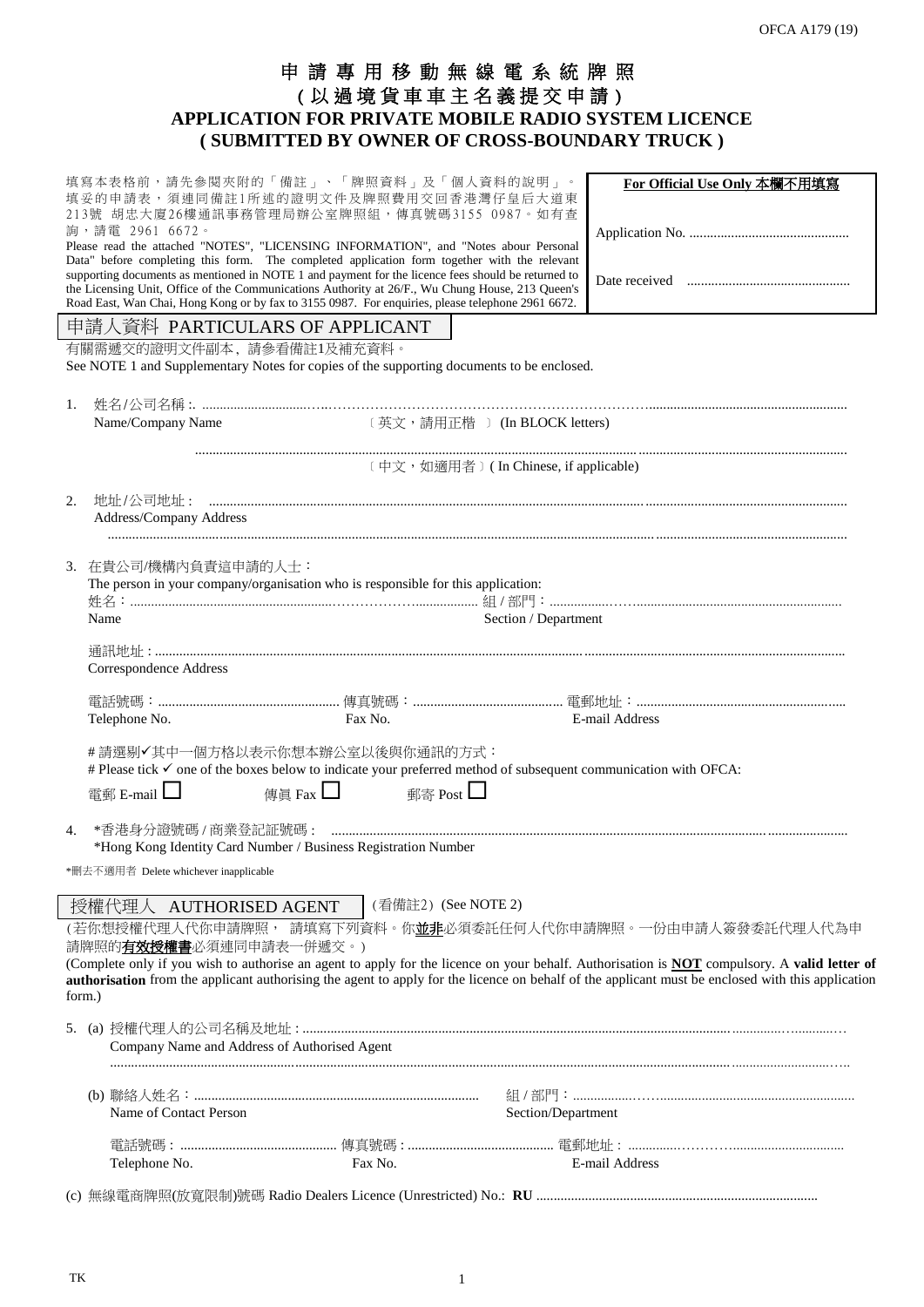## 擬用器材 PROPOSED EQUIPMENT

6. (a) 現擬申請牌照的無線電通話機數量 : ………………………………………………………………… 部 Number of radio transceivers for which you wish to apply for licence now: sets OFCA A179 (19)

(b) 請列出上述無線電通話機的詳細資料 (看備註3) : Please list the details of these radio transceivers (See Note 3 )

| 項目<br>(移動電台<br>或手提機)                 | 無線電器材資料<br>Radio Equipment Information |      | 天線<br>類型<br>Ant.<br>type | 電台<br>呼號<br>Call<br>sign | 最大有效<br>幅射功率<br>(瓦特)<br>Max.<br>E.R.P.<br>(Watts) | 本欄不用填寫<br><b>OFFICIAL</b><br><b>USE ONLY</b> |       |         |
|--------------------------------------|----------------------------------------|------|--------------------------|--------------------------|---------------------------------------------------|----------------------------------------------|-------|---------|
| Item No.                             | 廠名                                     | 型號   | 機身編號                     |                          |                                                   |                                              | Freq. | Licence |
| (Mobile station)                     | Make                                   | Type | Serial number            |                          |                                                   |                                              | Group | number  |
| installed on vehicle<br>or portable) |                                        |      |                          |                          |                                                   |                                              |       |         |
|                                      |                                        |      |                          |                          |                                                   |                                              |       |         |
|                                      |                                        |      |                          |                          |                                                   |                                              |       |         |
|                                      |                                        |      |                          |                          |                                                   |                                              |       |         |

如超過2部無線電通話機,請另用白紙列出其餘通話機的詳情。

If there are more than 2 transceivers, please list details of the rest on a separate sheet of paper.

# 支票的資料 DETAILS OF THE CHEQUE (看備註4) (See NOTE 4)

7. 請填寫附上用來繳付牌費支票的資料。

Please give details of the cheque enclosed for payment of the correct licence fees.

| 銀行   |        | 眼碼  |
|------|--------|-----|
| Bank | `hegue | nou |

# 申請人聲明 DECLARATION OF APPLICANT |(看備註5)(See NOTE 5)

8. 致 : 通訊事務管理局

To : Communications Authority

本人 已閱畢本申請表夾附的「牌照資料」,本人 聲明此申請表內所填報的資料全部真實及正確無誤。本人 知悉 指配的頻率需與其他用戶共用。本人 並知悉如有違反電訊條例或牌照條件內有關管有或使用無線電通話機的規定,本 人 須對此負責。

I have read the Licensing Information attached with this application form and I declare that the information given in this application form is true and correct. I understand that the frequency assignment is given on a shared basis with other users. I also understand that I shall be and remain liable for any contravention of the Telecommunications Ordinance or the licence conditions in the possession or use of the transceivers.

|                                                                                                         | * Signature of Applicant / Authorised Agent                                                              |
|---------------------------------------------------------------------------------------------------------|----------------------------------------------------------------------------------------------------------|
|                                                                                                         | 簽署人全名 :…………………………………………………………………<br>Signatory's full name<br><b>IEDER (請用正楷書寫)</b> (In BLOCK letters)    |
|                                                                                                         | 職位 :…………………………………………………………………………………………<br>Position held 〔如東主、合夥人、經理〕 (e.g. Proprietor, Partner, Manager) |
| *申請人公司/機構印鑑 或 授權代理人公司印鑑<br>*Applicant's Company/Organisation Chop or<br>Authorised Agent's Company Chop | Date                                                                                                     |

\*刪去不適用者

\*Delete whichever inapplicable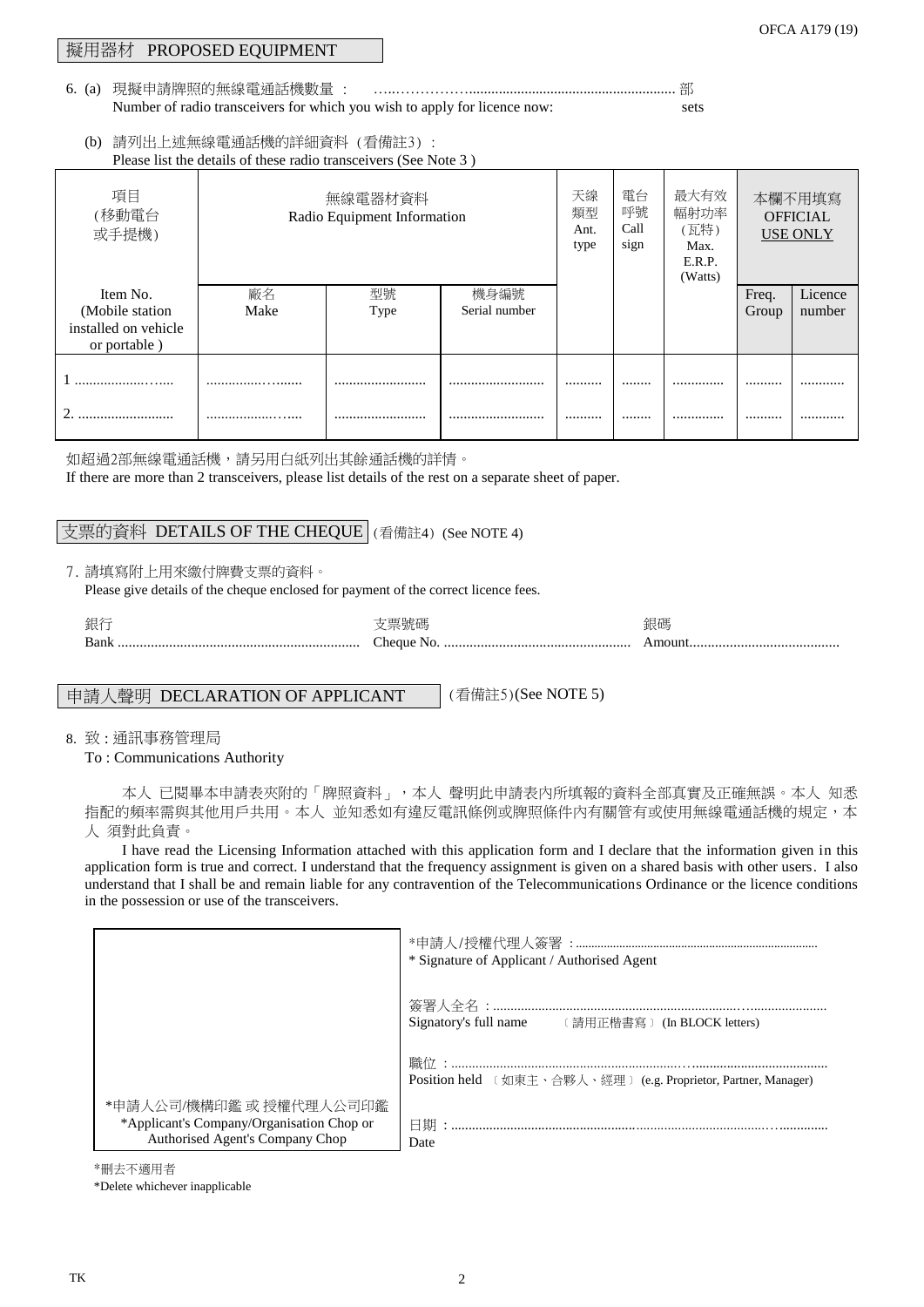## 填寫申請表時請細閱下列說明:

1. 專用移動無線電系統牌照(過境貨車車主名義)只發給年齡為18歲或以上的香港身份證持有人或公司/機構。填報的姓名及地址 將視為持牌人的姓名及地址,故填報的姓名必須與香港身份證上所載相同。以下的有關證明文件必須連同本表格一併遞交:

備 註

- (a) 車輛登記副本(TD26)以證實申請人為車主。
	- (i) 如申請人為「獨資」或「合夥」經營公司/機構,需提交下列文件:─
		- 有效商業登記證的副本;及
		- 由**香港商業登記署**所簽發的該公司現時於**商業登記冊內的資料摘錄<u>核證本</u>〔即表格 1(甲)或表格 1(丙)〕。**
	- (ii) 如申請人為根據公司條例註冊的「有限公司」, 所需文件為:─
		- **有效商業登記證的副本; 及**
		- 有關該公司的公司註冊證明書副本。
	- (iii) 倘以個人名義提出申請,必須親身出示申請人身份證或護照。如申請人願意承擔以郵寄方式提供以上文件本副本所 引致的風險,通訊事務管理局辦公室會考慮接受郵寄的申請。
	- (注意:呈交的商業登記證副本必須包括機印部份, 即顯示有繳費日期,收條號碼及繳付的款項。如未能呈交所有證件, 申請將不獲處理。)
- (b) 封閉道路通行許可證副本。(TD266a, b, f)
- (c) 通知書 有關封閉道路通行許可證編號副本。(TD466B, C, D)
- (d) 車輛及駕駛員駕車出入境批准通知書副本。(廣東省公安廳)
- (e) 來往香港汽車進出境 簽證簿副本。(中華人民共和國海關)
- (f) 本港車輛在國內的「機動車行車執照」/「行車証」。(廣東省公安廳車輛管理所)
- (g) 駕駛員的回鄉卡/回鄉証內的「駕車入出境簽注」。
- 2. 申請人可授權代理人(下稱「代理人」)代為填寫及遞交申請表,代理人須為持牌無線電商。由申請人簽發授權代理人代為申請 牌照的有效授權書必須連同申請表一併遞交。
- 3. 擬使用的無線電器材必須為已獲通訊事務管理局類型檢定的器材。填報的廠名及型號, 必須與類型檢定證書上的廠名及型號完 全相同。有關資料如有任何差異,均可作未經類型檢定論,而申請亦將不獲接納。同時,務請填上該器材的機身編號,否則本 辦公室不能簽發牌照給你。

本辦公室的互聯網站 [http://www.ofca.gov.hk](http://www.ofta.gov.hk/)</u> 中的「電訊設備驗證及標籤計劃」一欄內有一份列載所有獲得類型檢定的無線電 器材的名單,申請人可查閱此名單, 以確定所選的器材是否合用。

- 4. 呈交申請表請夾附抬頭「通訊事務管理局辦公室」並加劃線的支票,用以繳付正確的牌照費用。現時每部移動電台或手提無線 電通話機的牌照年費為220元。
- 5. 本申請表必須依下述 (甲) 或 (乙) 方式簽署。簽署不當的申請表將不會受理 : 一

#### (甲) 由申請人簽署 -

在這個情況下,申請表必須由申請人親自簽署。

## (乙) 由授權代理人簽署 -

如上文備註2所述,申請人可授權代理人代為申請牌照。在此情況下,申請表可由授權代理人公司內的負責人簽署,但須 夾附一份由申請人簽發的**有效授權書**以作證明。

呈交申請表時,請緊記附上備註1所列的證明文件,以及抬頭寫上「通訊事務管理局辦公室」的劃線支票用以繳付正確的牌照 費用。請注意,支票會在接獲申請後即時兌現。如申請不獲接納,款項會退回給申請人。在此必須再次提醒申請人,未經填妥 的申請表格,證明文件不足或填報的無線電器材未獲類型檢定者,本辦公室均無法處理有關申請。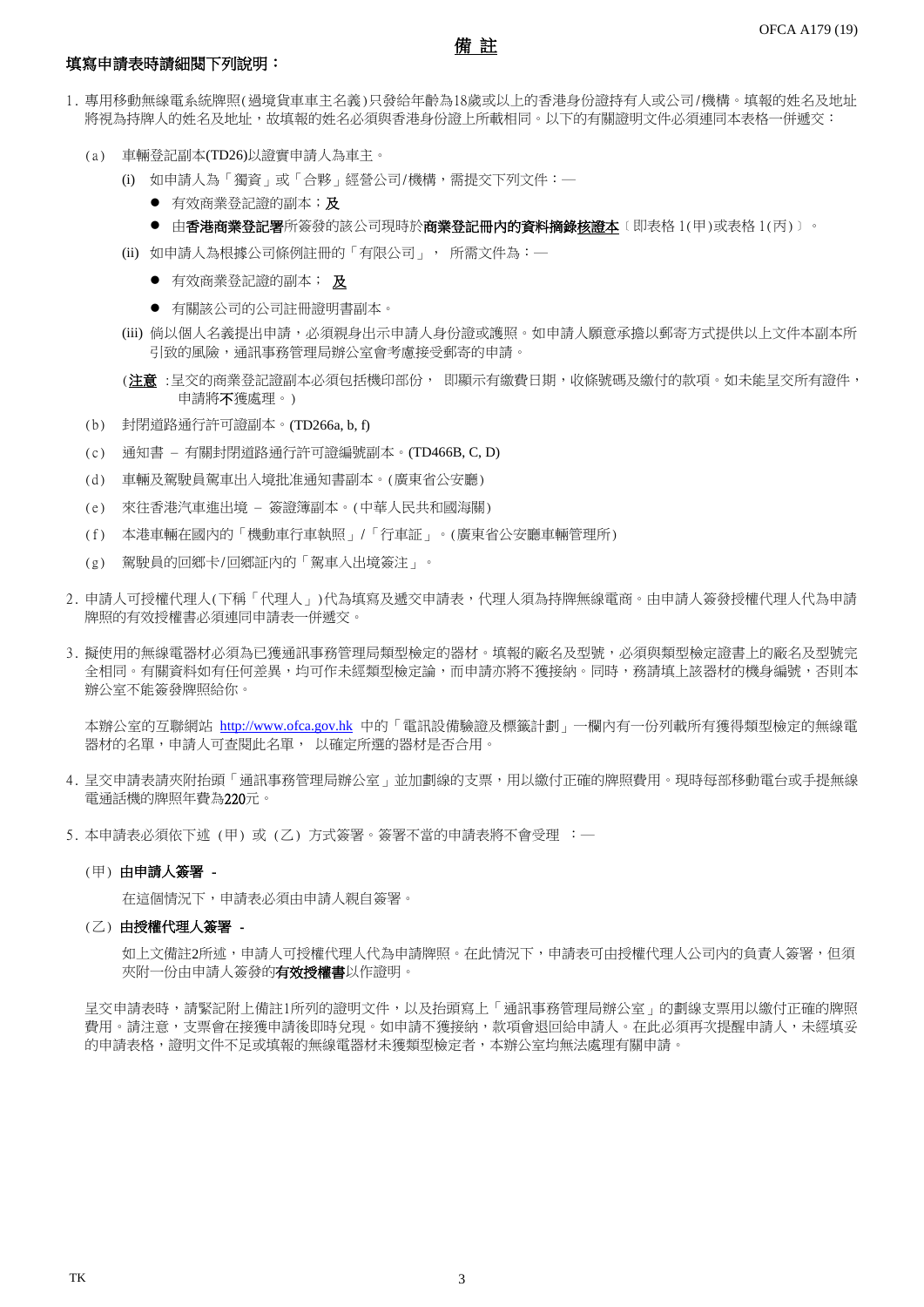6. 簽發給專用移動無線電系統牌照(以過境貨車車主名義提交),其指配頻率如下 :

| 組別           | 指配頻率 (兆赫)*                                                                                                                                                                                                                                       | 發射      | 最大有效幅射功率           |  |
|--------------|--------------------------------------------------------------------------------------------------------------------------------------------------------------------------------------------------------------------------------------------------|---------|--------------------|--|
|              |                                                                                                                                                                                                                                                  | 類別      |                    |  |
| 往來港粵兩地貨車專用頻道 | 149.000, 149.075, 149.100<br>「開放頻道」如下:<br>及                                                                                                                                                                                                      | 11K0F3E | 移動電台為25瓦<br>手提機為1瓦 |  |
|              | $70.0500*, 70.0625*, 70.0750*, 70.0875*$<br>$70.1000*, 70.1125*, 70.1250*$<br>149.3375*, 149.3500, 149.3625*, 149.3750<br>149.3875*, 149.4000, 149.4125*, 149.4250<br>149.4375*, 149.4500, 149.4625*, 149.4750<br>149.4875*, 149.5375*, 149.5500 |         |                    |  |

注意: 以上頻率有星(\*)號者可在粵港兩地使用,而無星號者只限於<u>香港境內</u>使用。過境貨車須同時領有深圳市涉外無線電 管理工作站發出的《廣東省車載無線電通訊設備進出 界許可証》方可在廣東省境內使用無線電通訊設備。

## 個人資料的說明

- 1. 透過本表格提供個人資料,屬自願性質。若你沒有提供足夠資料,通訊辦可能無法辦理你的申請。
- 2. 你所填寫的個人資料, 將被通訊辦用以處理你的申請。
- 3. 你在本申請表上所填寫的個人資料,可能會披露給其他與評審申請有關的政府部門/機構。
- 4. 你有權要求查閱和改正你的個人資料。你查閱資料的權利包括取得本申請表上所載個人資料的副本, 惟索取這些資料時或須 繳費。
- 5. 如對透過本申請表所收集的個人資料有疑問,包括如何提出查閱和改正個人資料的要求,請以書面方式向通訊事務管理局辦公 室個人資料主任提出,地址為香港灣仔皇后大道東213 號胡忠大廈29 樓, 傳真號碼2591 0316。

# **NOTES**

The following NOTES are to help you in completing the application form:

1. Private Mobile Radio System Licence (for owner of cross-boundary truck) will only be issued to an individual with Hong Kong Identity Card at or over the age of 18 or a company/organisation. The name and address filled in will be used as the name and address of the Licensee and the name of the applicant must be the same as that shown on your Hong Kong Identity Card. When submitting your application, the following relevant supporting documents MUST be enclosed:

(a) A photocopy of a Vehicle Registration Document (TD26) showing the applicant as the registered owner.

- (i) If the status of your company/organisation is "Sole Proprietorship" or "Partnership", the required supporting documents are : a copy of the valid Business Registration Certificate; **AND**
	- a current **Certified Extracts of Information on the Business Register** issued recently by the Business Registration Office, Hong Kong (Form 1(a) or Form 1(c) as appropriate).
- (ii) If the status of your company/organisation is a body corporate ("Limited Company") incorporated in the Companies Ordinance, the required supporting documents are:
	- a copy of the valid Business Registration Certificate with the name of the body corporate; **AND**
	- a copy of Certificate of Incorporation in respect of the corporation.
- (iii) In the case that the application is made in the name of an individual, a physical production in person of the HK Identity Card or Passport of the applicant is necessary. However, the Office of the Communications Authority will also accept application and copy of the above document by post provided the applicant accepts that sending copy of the document by post is at the applicant's own risk.
- ( **Attention**: Copy of the Business Registration Certificate submitted must include the bottom part with a machine-printed column showing the date of payment, the receipt number and the amount paid. Application with insufficient supporting document will **not** be processed).
- (b)Copy of Closed Road Permit issued by Hong Kong Transportation Department (TD266a, b, f).
- (c) Copy of NOTICE in respect of Closed Road Permit Number (TD 466B, C, D) for the vehicle driver issued by the Transport Department.
- (d)Copy of Vehicle and Driver Permit for Cross-Border Transportation. (Guangdong Provincial Public Security Bureau).
- (e) Copy of Hong Kong China Vehicle Entry & Re-entry Visa Book (Customs General Administration of China).
- (f) Copy of Road Permit for Hong Kong Vehicle in China. (Guangdong Provincial Public Security Bureau).
- (g) Copy of Home Visit Card of the driver or Endorsement for Driver Permit for Cross-Border Transportation in the Home Visit Permit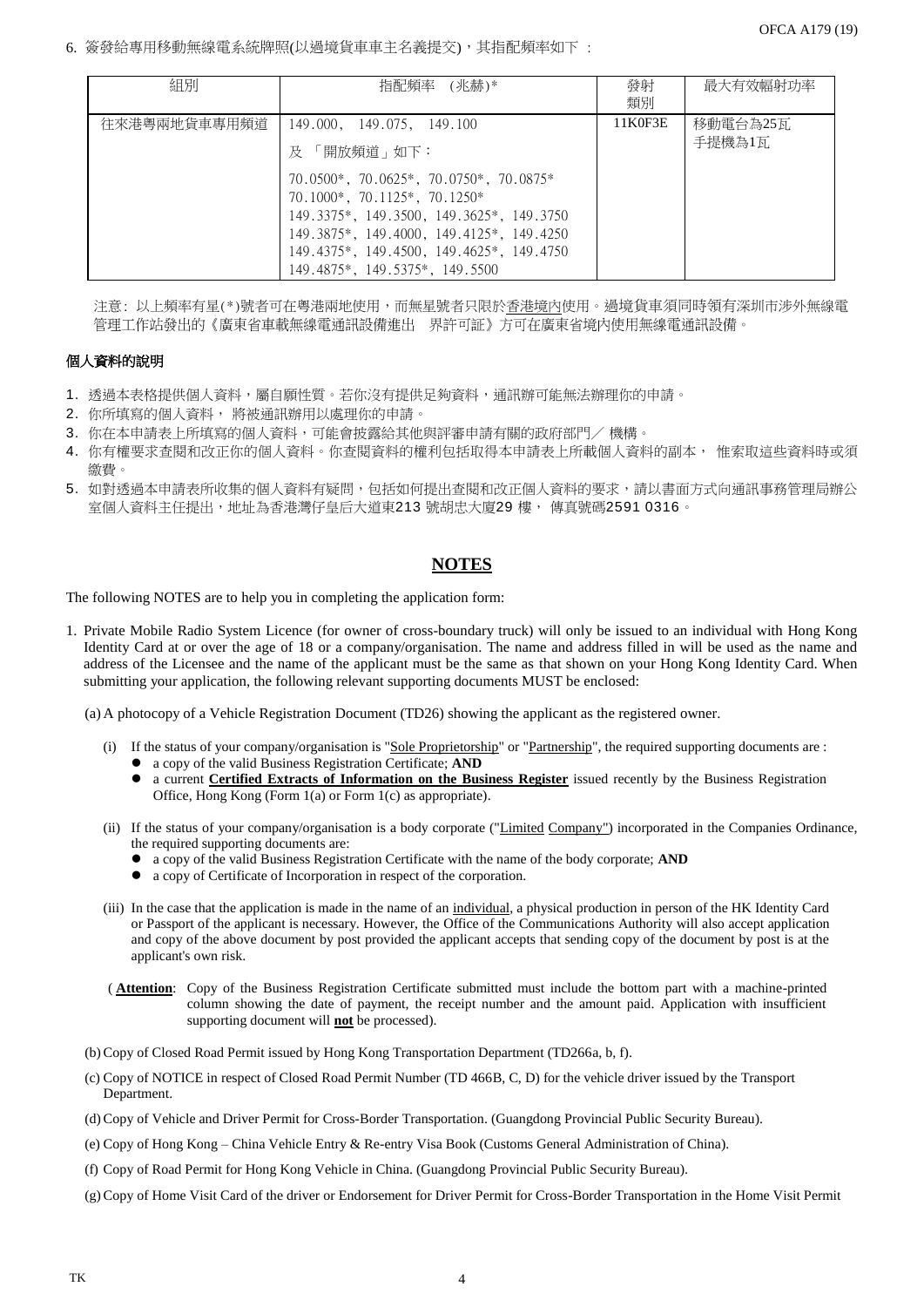- 2. Applicant may authorise an agent (hereinafter called "Authorised Agent") to complete and submit this application form on his behalf. The Authorised Agent must be a radio dealer holding a valid Radio Dealers Licence (Unrestricted) and a **valid letter of authorisation** from the Applicant authorising the agent to apply for the licence on the applicant's behalf MUST be enclosed with this application form.
- 3. The proposed radio equipment must be type-approved by the Communications Authority. The make and type of the radio equipment filled in must be exactly the same as those stated in the Certificate of Type Approval of that radio equipment. Any difference, even a difference, in the prefix or suffix could mean that the radio equipment is not of an approved type and your application will not be accepted. The serial numbers of the radio equipment must also be filled in otherwise we cannot issue the licence to you.

A list of all the type-approved radio equipment is published at OFCA website [http://www.ofca.gov.hk](http://www.gov.hk/) under "Telecom Equipment Certification". Applicant may consult this list to determine whether the proposed radio equipment is suitable for use.

- 4. Remember to enclose a crossed cheque made payable to the "Office of the Communications Authority" for the payment of the correct licence fees. The current annual licence fee is **\$220** per mobile station or portable transceiver.
- 5. This application form must be signed in the manner of EITHER (a) OR (b) described below. Please note that application form which is not properly signed will not be processed.
	- (a) **Signed by the Applicant** -

In this case, the application form must be signed by the applicant himself.

(b) **Signed by an Authorised Agent** -

As mentioned in NOTE 2 above, the Applicant may authorise an agent to apply the licence on his behalf. If this is the case, this application form may be signed by the responsible person of the Authorised Agent but must be supported by a copy of the **valid letter of authorisation** from the Applicant.

When returning the completed application form, remember to enclose copies of the supporting documents mentioned in NOTE 1 above and payment of the correct licence fees. Please note that your cheque will be cashed as soon as it is received. Your payment will be refunded to you if your application is unsuccessful. I would like to draw your attention again that we cannot process your application if your application form is incomplete, provided with insufficient supporting documents or if the proposed equipment is not of an approved type.

6. The assigned frequencies for a licence issued to owner of cross-boundary truck are:

| Group                             | Frequencies assigned (MHz)*              | Class of | Max. effective         |
|-----------------------------------|------------------------------------------|----------|------------------------|
|                                   |                                          | Emission | radiated power         |
| <b>Channels for Trucks Plying</b> | 149.000, 149.075, 149.100                | 11K0F3E  | 25 Watt for mobile     |
| between Hong Kong and             |                                          |          | station and 1 Watt for |
| Guangdong                         | and open channels as follows:-           |          | hand-held portable     |
|                                   |                                          |          |                        |
|                                   | $70.0500*, 70.0625*, 70.0750*, 70.0875*$ |          |                        |
|                                   | 70.1000*, 70.1125*, 70.1250*             |          |                        |
|                                   | 149.3375*, 149.3500, 149.3625*, 149.3750 |          |                        |
|                                   | 149.3875*, 149.4000, 149.4125*, 149.4250 |          |                        |
|                                   | 149.4375*, 149.4500, 149.4625*, 149.4750 |          |                        |
|                                   | 149.4875*, 149.5375*, 149.5500           |          |                        |

Note: The above frequencies marked with an asterik (\*) can be used in both Guangdong Province and Hong Kong. For those unmarked frequencies, they are usable in Hong Kong only. Please note that a licence issued by the relevant authority in Shenzhen is required for a cross-boundary truck to operate mobile radio apparatus in the Guangdong Province.

#### **Notes about Personal Data**

- 1. The provision of personal data by means of this application form is voluntary. If you do not provide sufficient information, OFCA may not be able to process your application.
- 2. The personal data provided by you will be used by OFCA for processing your application made in this form.
- 3. The personal data you provide by means of this form may be disclosed to other government departments/agencies in connection with the assessment of your application.
- 4. You have a right of request for access and correction with respect to personal data. Your right of access includes the right to obtain a copy of your personal data provided by this application form, though a charge may be levied on obtaining such information.
- 5. Enquiries concerning the personal data collected by means of this form, including the making of request for access and correction, should be submitted in writing to the Personal Data Officer, Office of the Communications Authority, 29/F, Wu Chung House, 213 Queen's Road East, Wan Chai, Hong Kong; or sent by fax to 2591 0316.